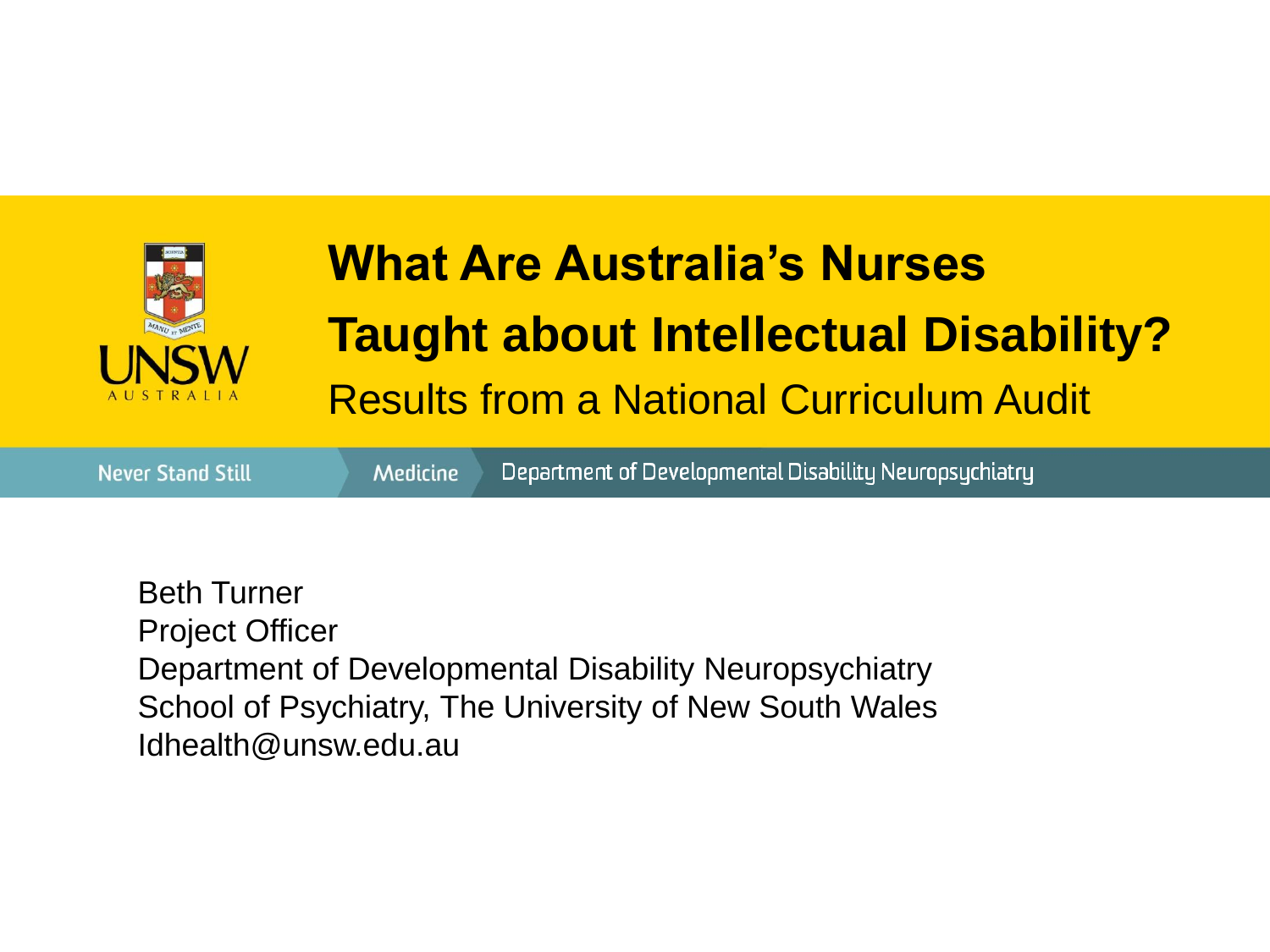### **Key investigators**



### A/Prof Julian Trollor

Department of developmental disability neuropsychiatry, University of New South Wales

#### Linda Goddard

Department of Mental Health and Learning Disabilities, London South Bank University





OF QUEENSLAND

#### Prof Nick Lennox

Queensland Centre for Intellectual and Developmental Disability, University of Queensland

### Prof Andrew Cashin

School of Health and Human Sciences, Southern Cross University





#### Karen Alexanderson

Clinical Innovation and Governance Directorate, Ageing Disability and Home Care

Prof Teresa Iacono Faculty of Health Sciences, La Trobe University **London South Bank** University

### Funding: Ageing Disability and Home Care (ADHC)

Department of Developmental Disability Neuropsychiatry  $\left( \begin{array}{ccc} \cdot & \cdot & \cdot \\ \cdot & \cdot & \cdot \\ \cdot & \cdot & \cdot \end{array} \right)$ dddn@unsw.edu.au  $\left( \begin{array}{ccc} \cdot & \cdot & \cdot \\ \cdot & \cdot & \cdot \\ \cdot & \cdot & \cdot \end{array} \right)$  o an eus ac ddn au wedu.au www.facebook.com/3dn.unsw

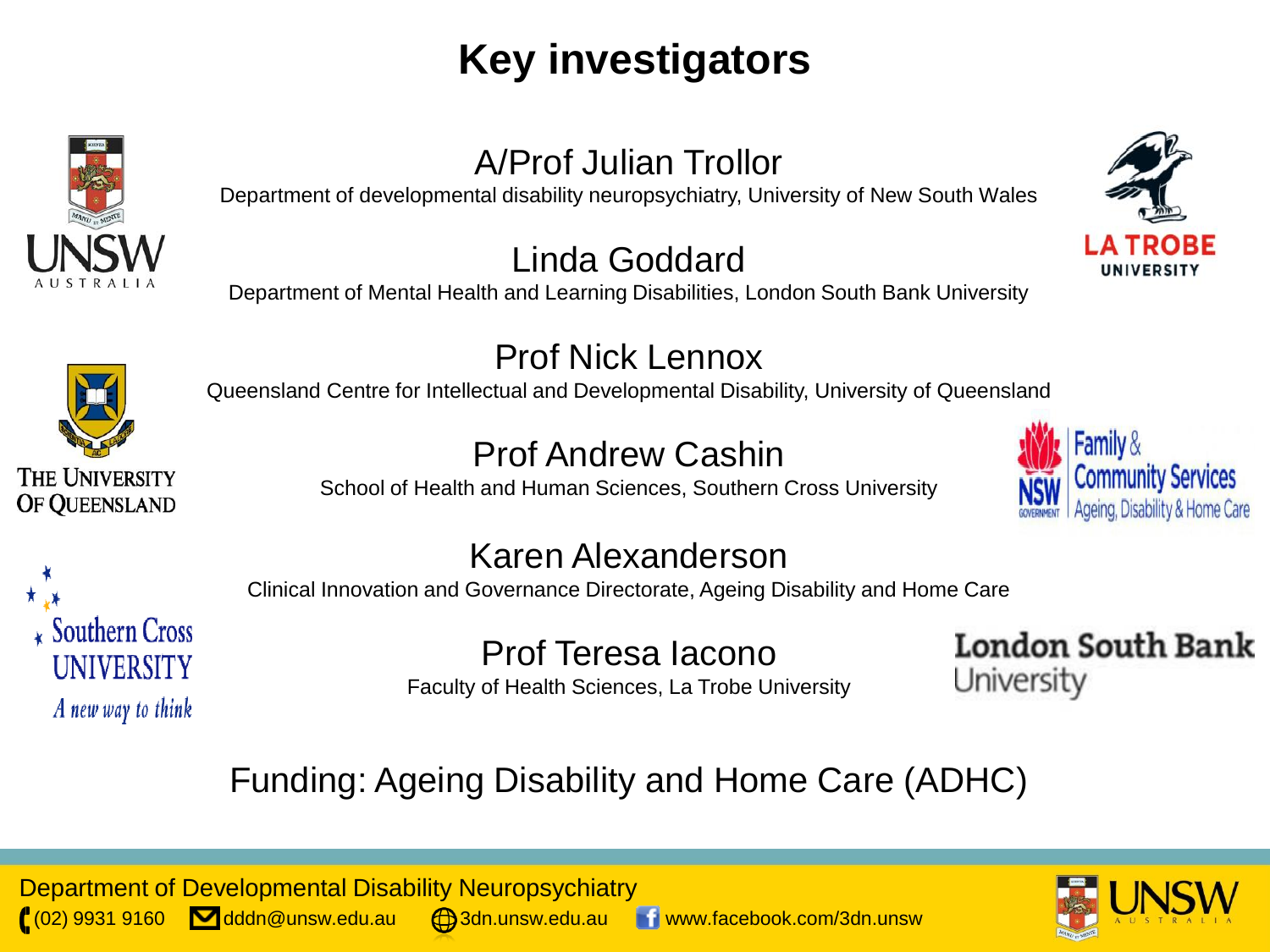### **Background**

- People with intellectual disabilities (ID) experience higher health burden and inequitable access to healthcare.
- Need to build capacity in health workforce to meet needs.
- Nurses are key to the delivery of healthcare.
- Training and education is key to improving knowledge, skills, attitude, and confidence.
- Focus on undergraduate training to build capacity

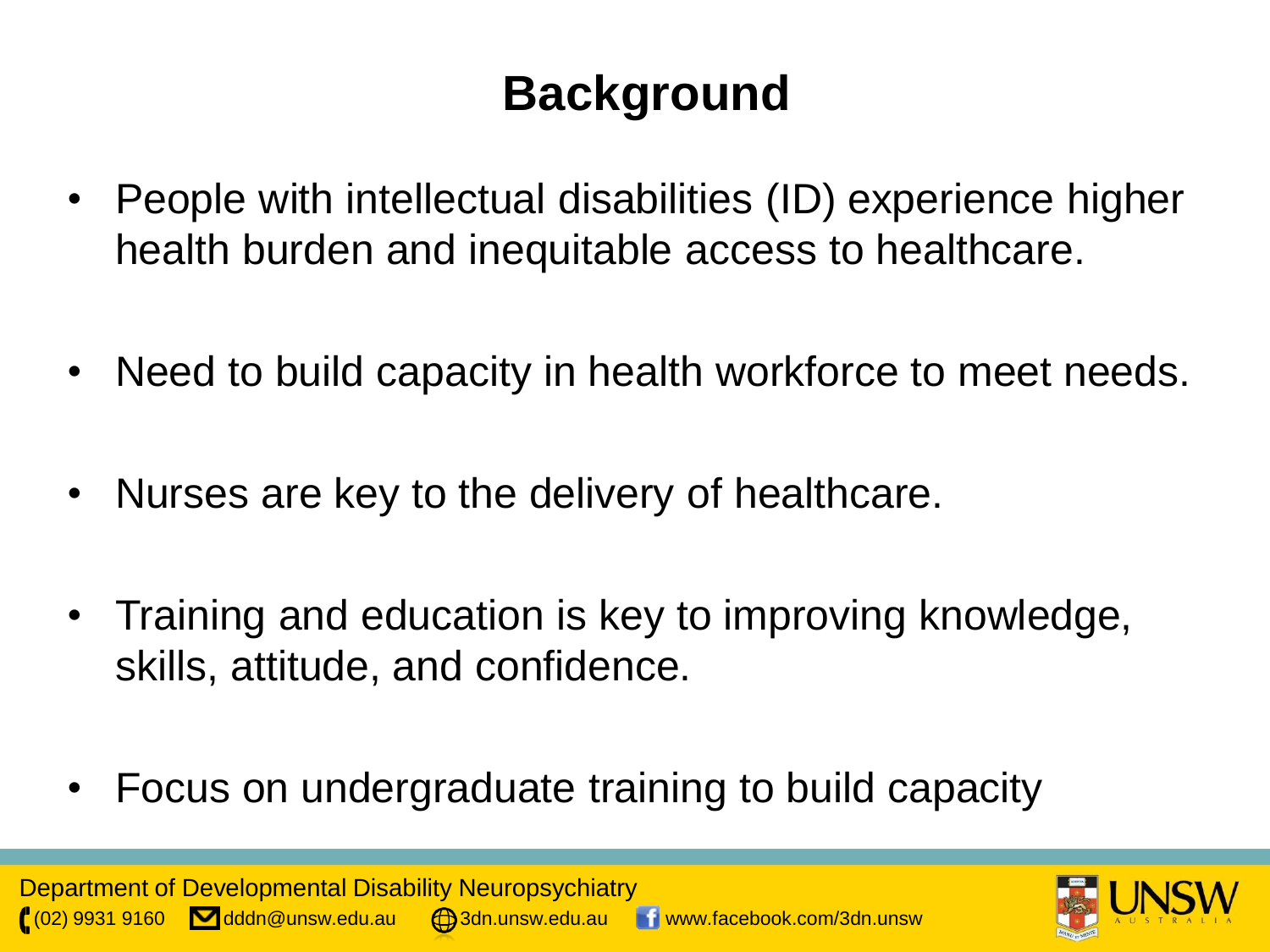# **Current health policy and standards**

- Intellectual Disability (ID) is included to some extent on a national level in health policies
- Nursing standards:
	- Standards of Practice for Developmental Disability Nursing (PANDDA)
	- National Competency Standards for Registered Nurses (NMBA)
	- Accreditation Standards for Undergraduate Registered Nursing Courses (ANMAC)

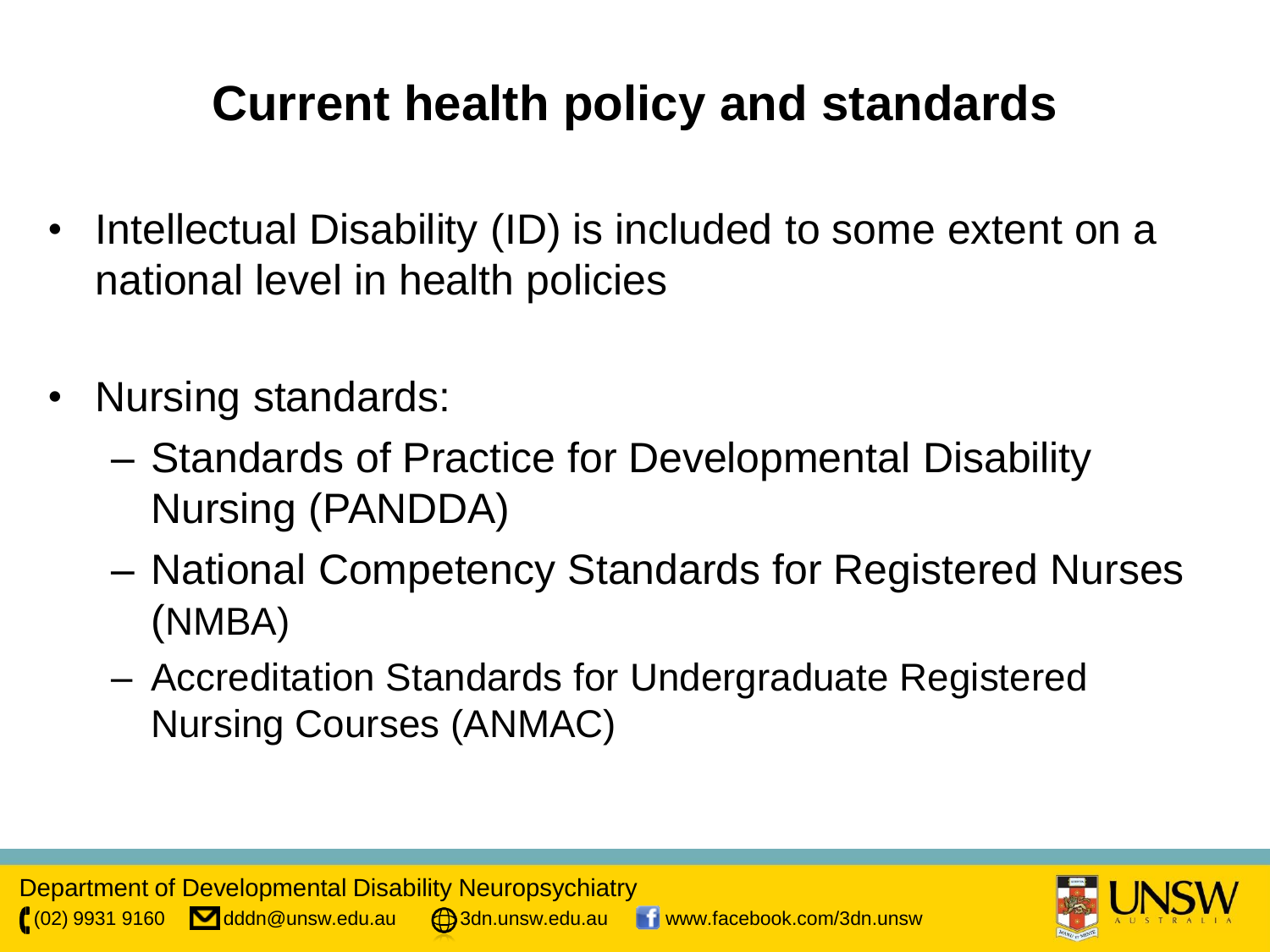# **Aim**

Identify the nature and amount of ID content *currently* delivered to registered nursing undergraduate students across Australia

- 1. Are undergraduate nurses taught about ID?
- 2. If it exists, what does ID content look like?
- 3. What supports the inclusion of ID content?

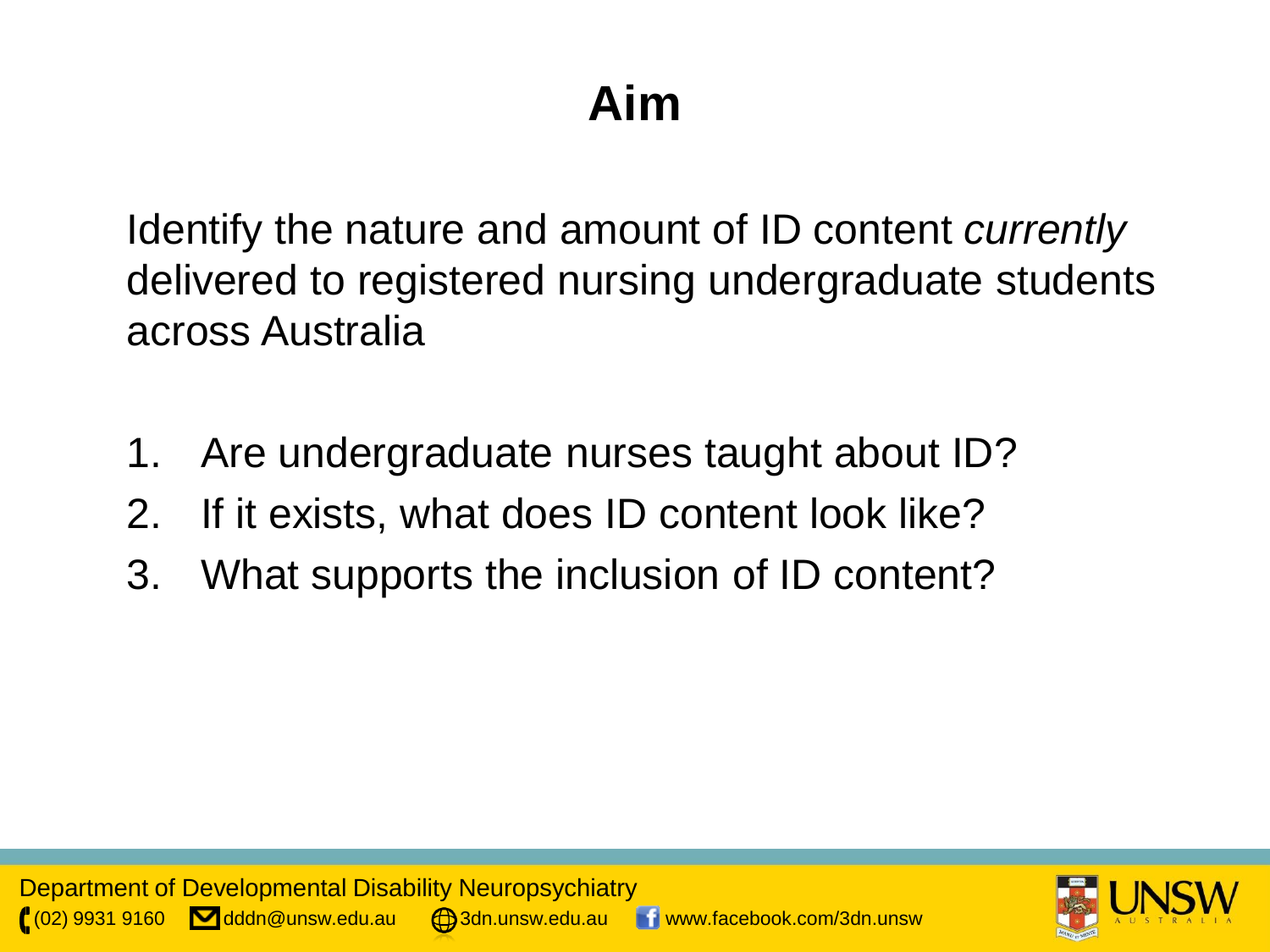# **Method**

- Consent obtained from Dean/Head of Nursing School
- Phase I: Overview of course structure
	- **Telephone interview**
- Phase II: Details relating to ID specific content
	- Online survey/ telephone interview
- Qualitative questions: What supports the inclusion of ID content?

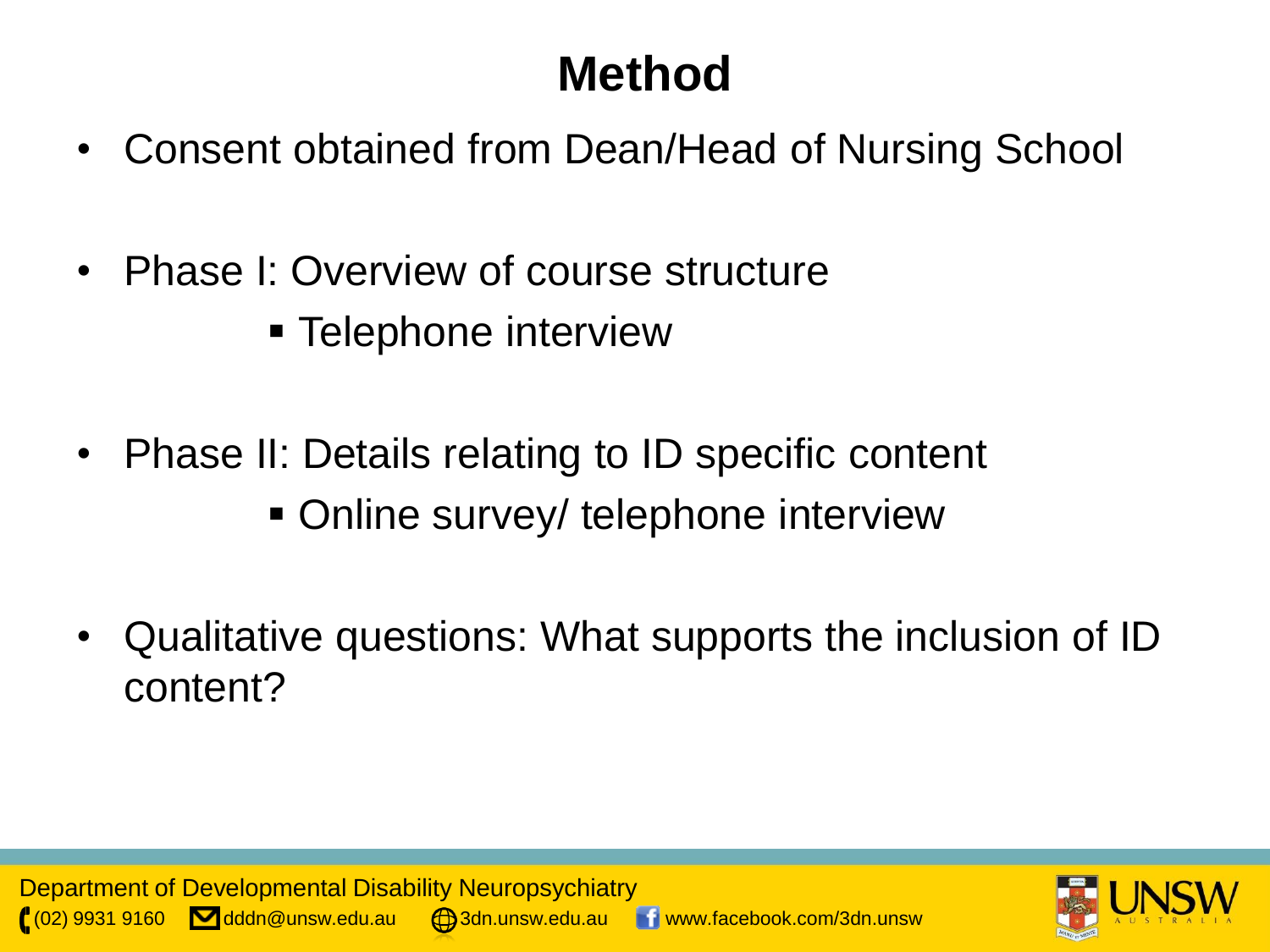### **Participation**





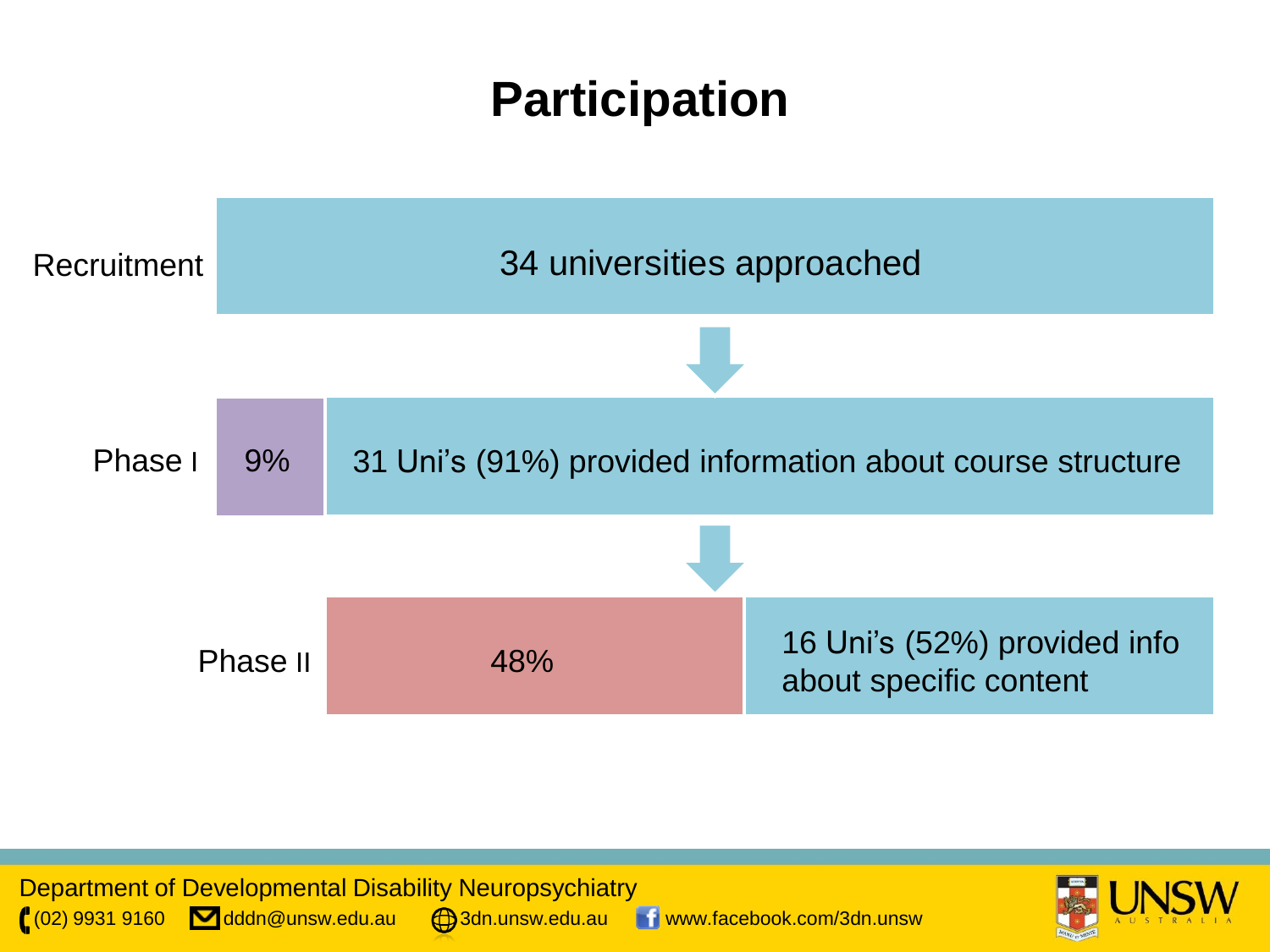### **The Bigger Picture: ID content at a University level**

### **Out of 31 universities across Australia:**

- 15 (48%) taught ID specific content
- 7 (23%) included ID content in student examinations
- 5 (16%) offered direct contact with ID patients
- 1 (3%) included people with ID in teaching



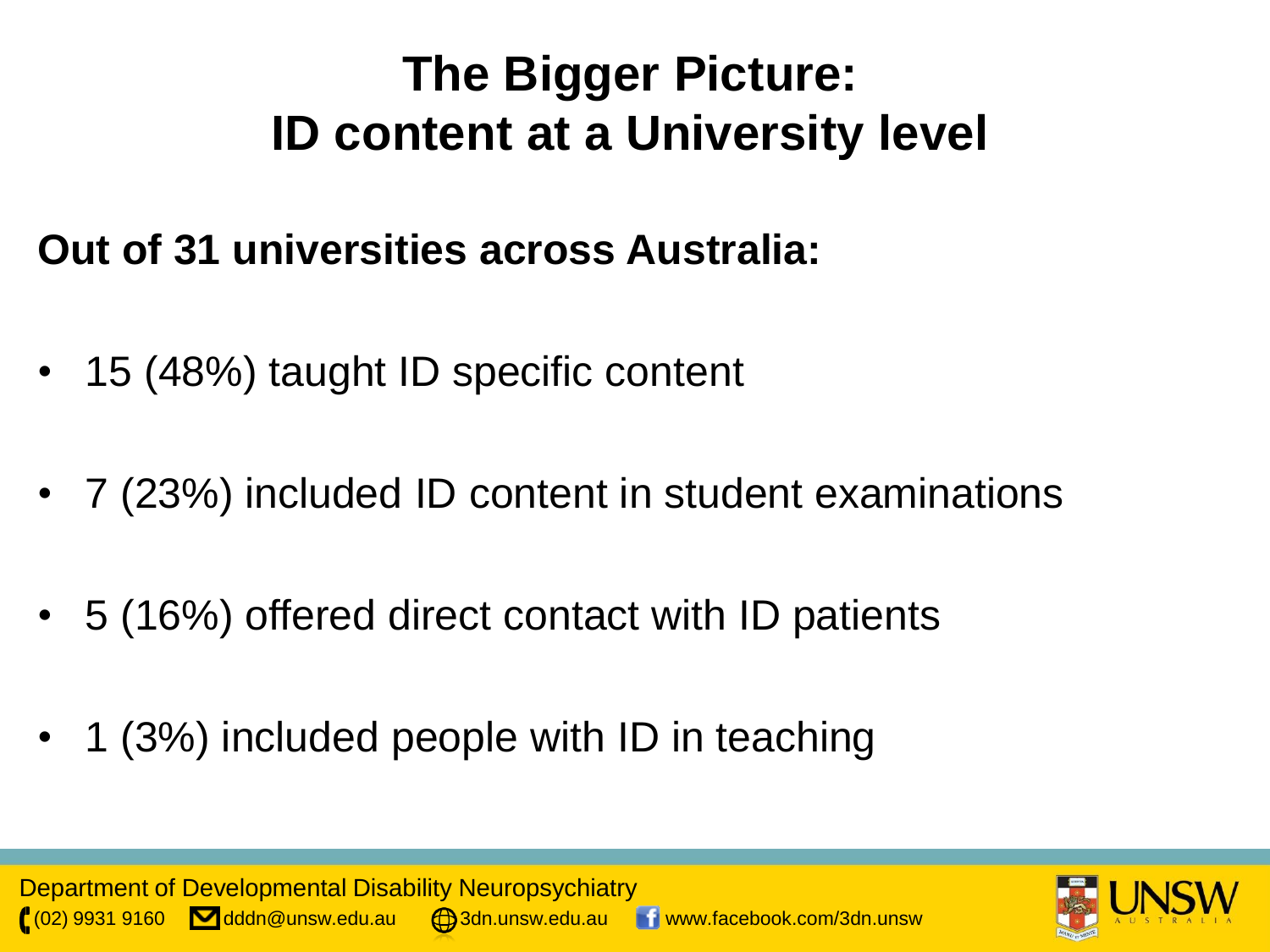### **The Bigger Picture: Presence of an 'ID champion'**



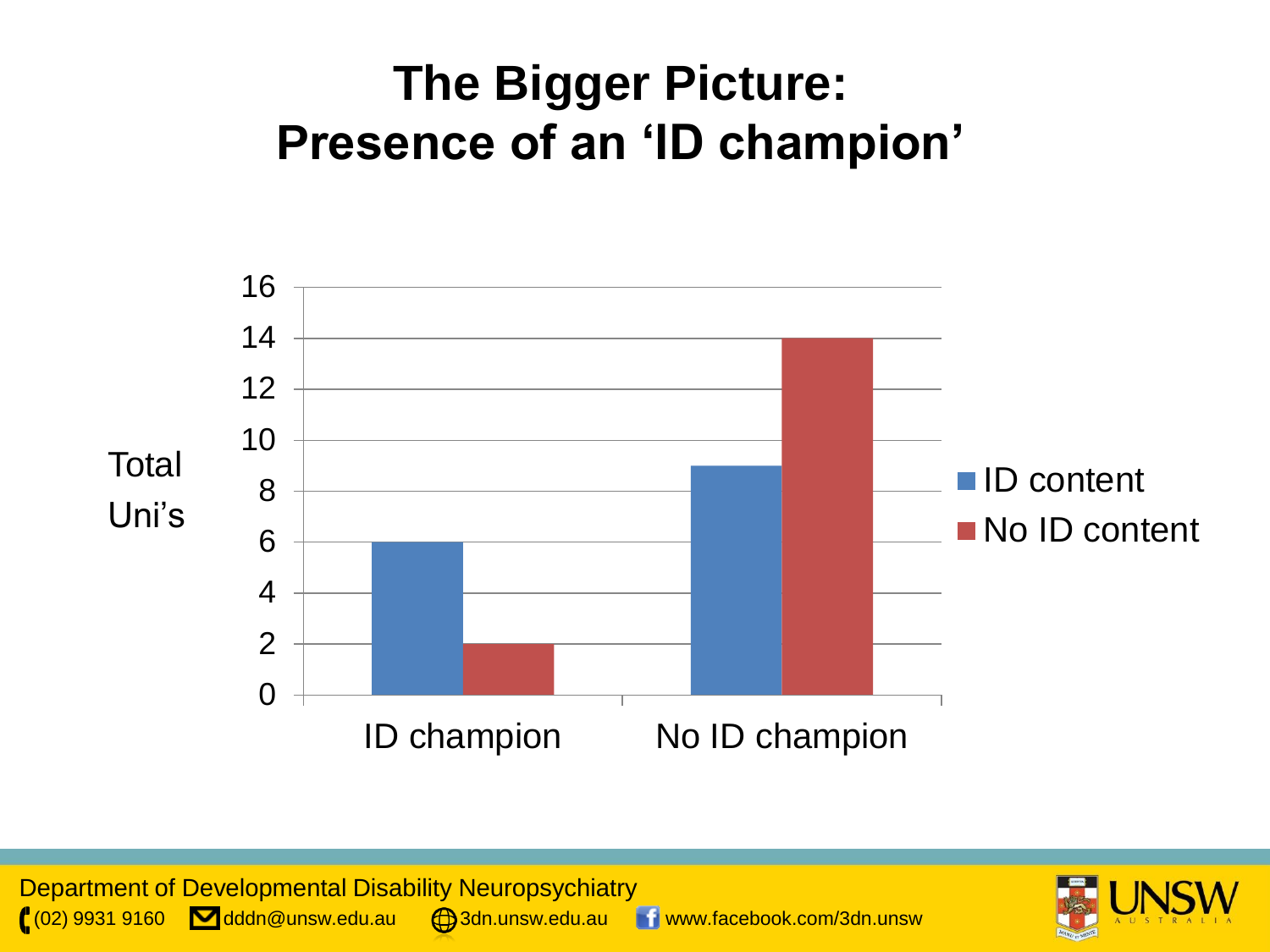### **The Details: Proportion of curriculum with some ID content**

### Of the 15 (48%) of Uni's:



Total time teaching ID: range = 10mins-12hrs, Mean = 3 hrs.

Department of Developmental Disability Neuropsychiatry  $(0,0)$  9931 9160  $\blacksquare$  dddn@unsw.edu.au  $\blacksquare$ 3dn.unsw.edu.au  $\blacksquare$  www.facebook.com/3dn.unsw

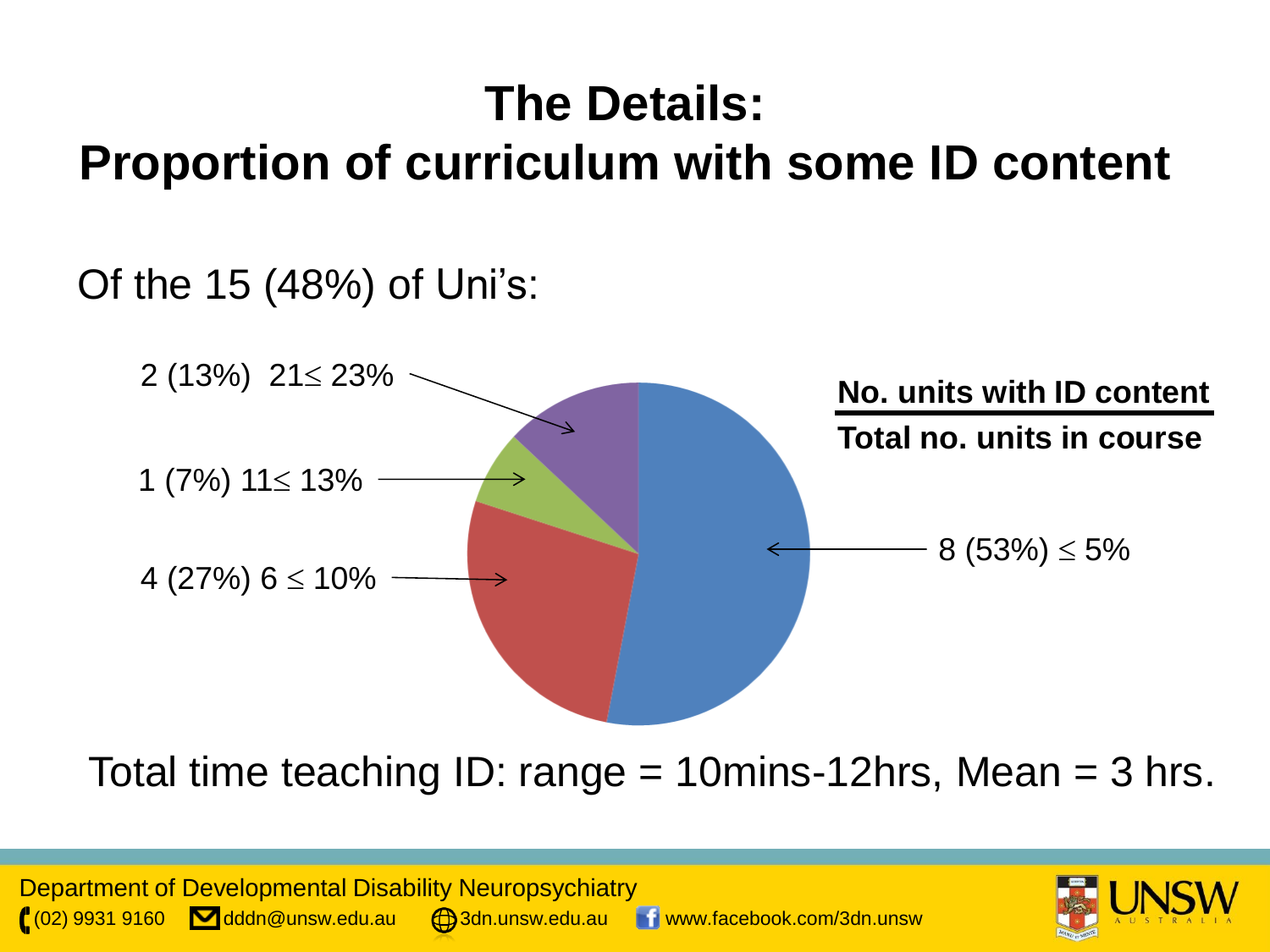# **The Details: ID content across years of study**

15 (48%) of Uni's taught ID content across 34 units:



Department of Developmental Disability Neuropsychiatry ( $(02)$  9931 9160  $\blacksquare$  dddn@unsw.edu.au  $\enspace$  3dn.unsw.edu.au  $\enspace$   $\blacksquare$  www.facebook.com/3dn.unsw

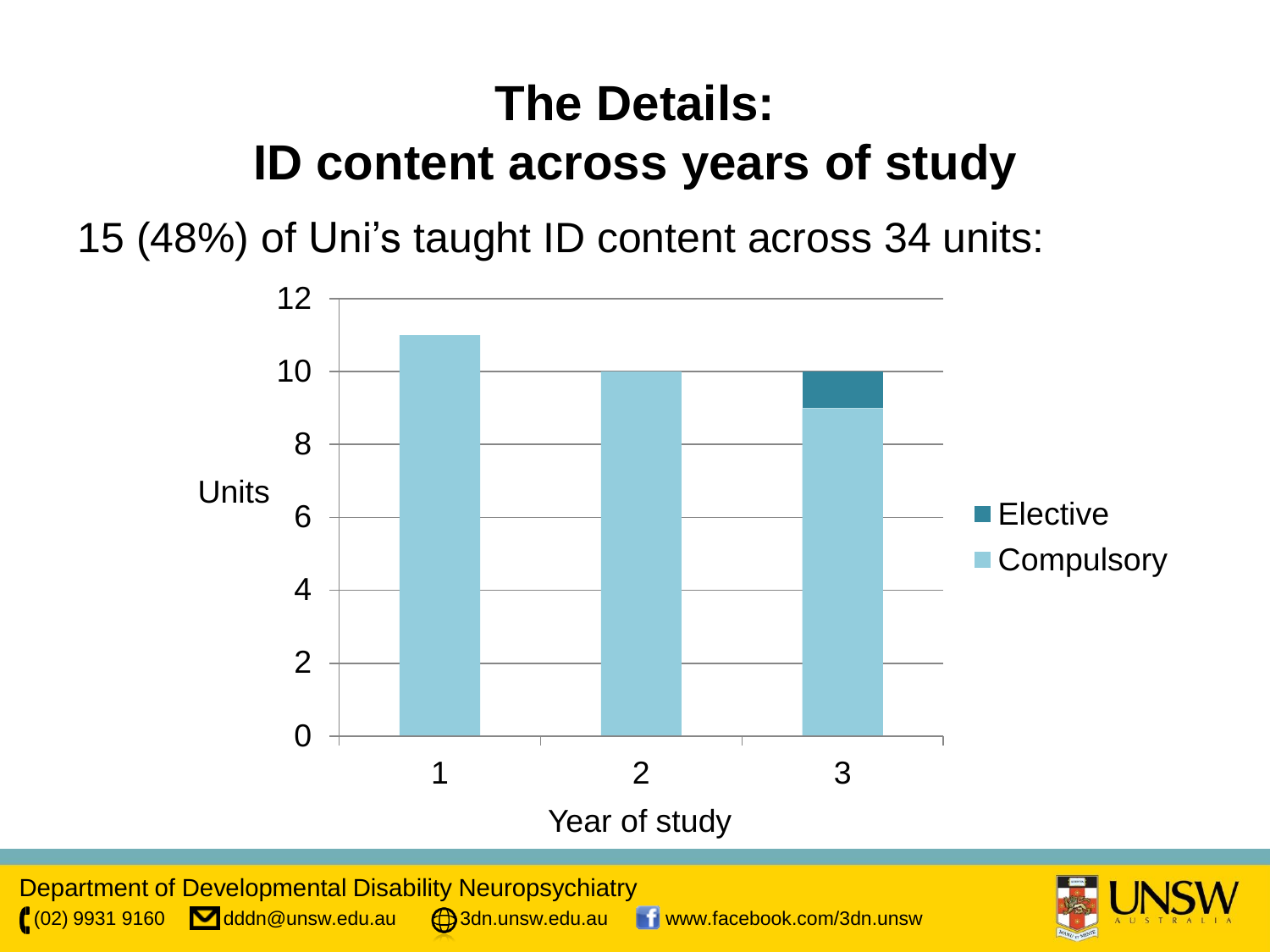# **The Details : The nature of ID content**

• 76% ID content covered  $\geq 2$  key topic

| <b>Key Topic</b>                  | <b>Units</b> |
|-----------------------------------|--------------|
| <b>Ethics and legal issues</b>    | 21           |
| <b>Clinical assessment skills</b> | 20           |
| Interdisciplinary team work       | 12           |
| Disability and healthcare systems | 11           |
| Chronic and complex health issues | 11           |
| <b>Clinical management skills</b> | 10           |
| Human rights issues               | 8            |
| <b>Preventative health</b>        | 6            |

• 62% ID content covered both ID physical health and ID mental health content



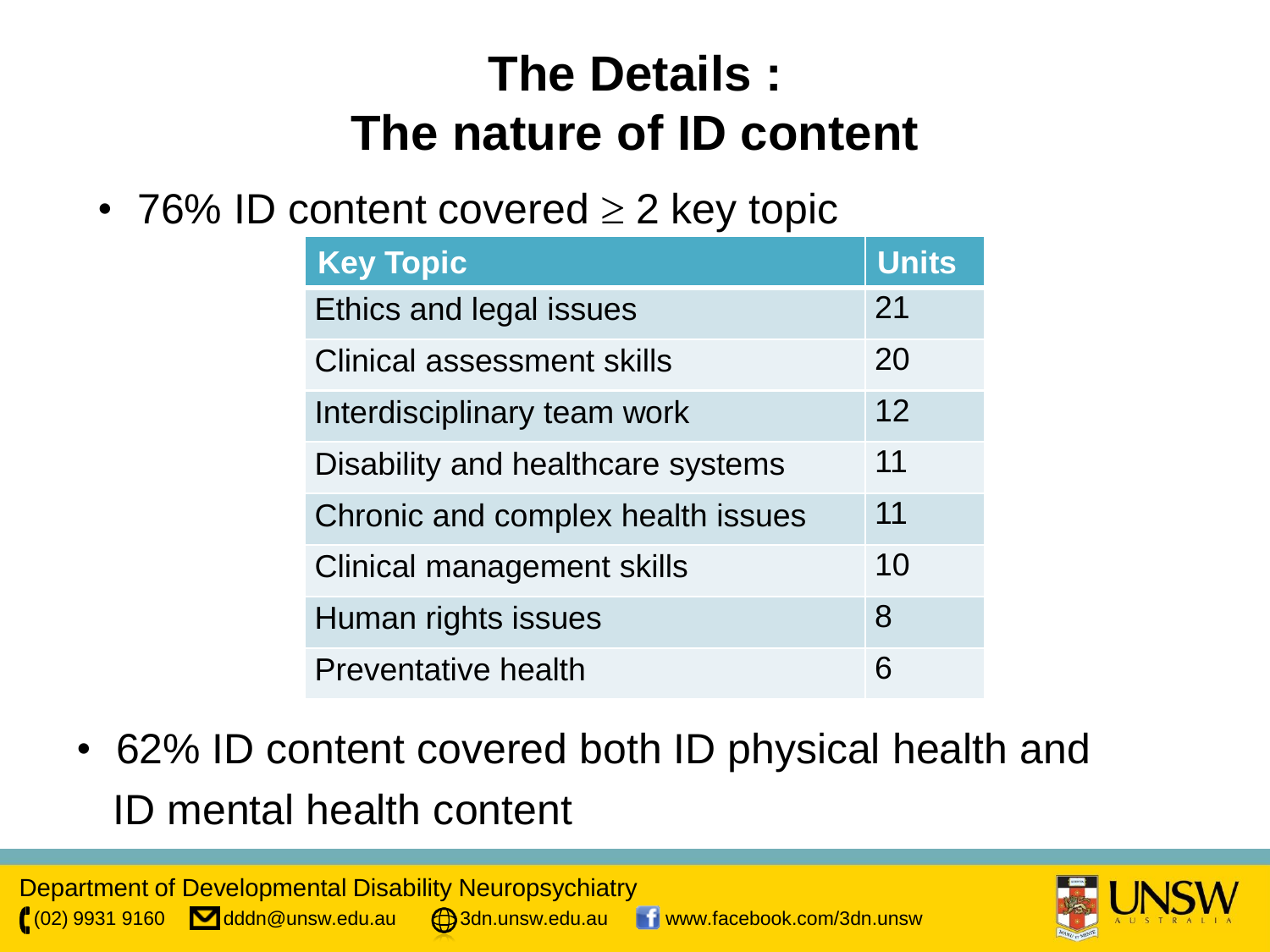### **The Details: Methods of teaching ID content**

| <b>Teaching method</b>   | % ID content |
|--------------------------|--------------|
| $\geq$ 2 Teaching method | 73%          |
| Lecture                  | 15%          |
| <b>Tutorial</b>          | 6%           |
| Workshop                 | 3%           |
| Other                    | 3%           |

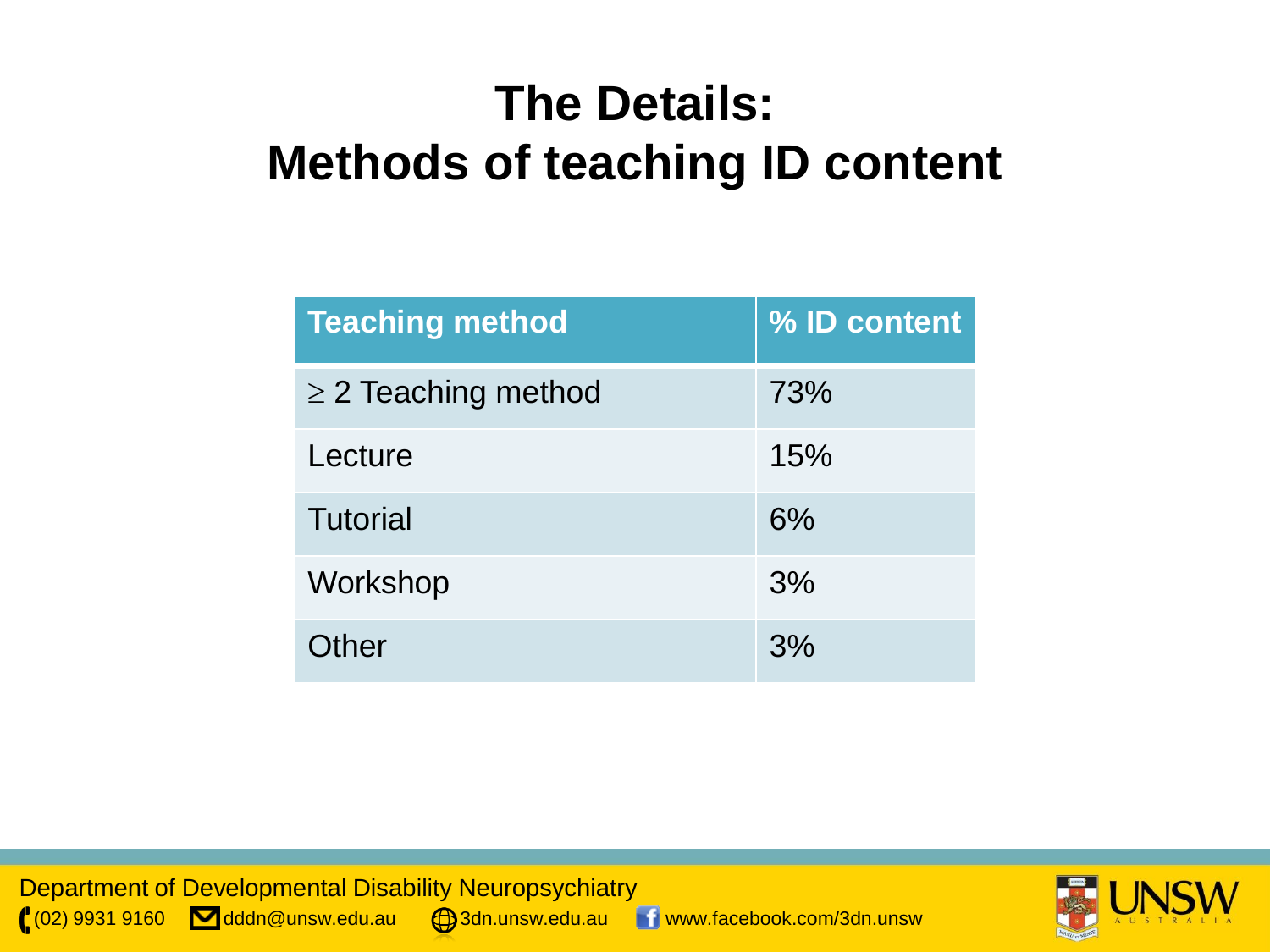### **What have we learnt?**

16 of Uni's (52%) do not teach ID content

Where ID content does exist, on the whole it:

- Appears in less than 5% of curriculum, for 3 hrs
- Has a small focus on preventative health and human rights
- Rarely involves direct patient contact
- Almost never includes people with ID
- High inconsistency of amount and nature of ID content

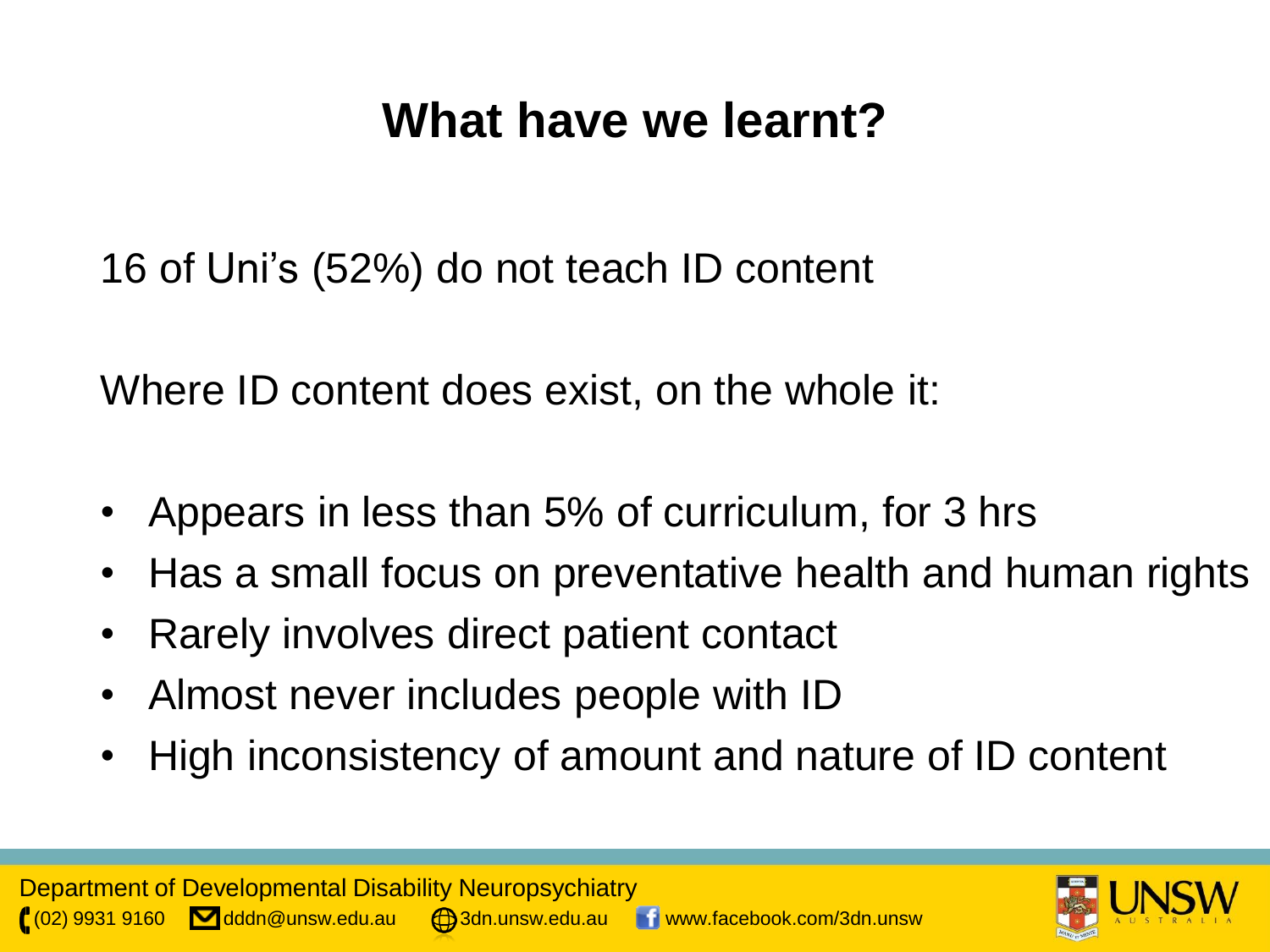### **What supports the inclusion of ID content?**

- 24 of Uni's (77%) offered comments regarding the inclusion of ID content
	- **1. Resources to teaching ID content**
	- **2. Staff who are ID champions**
	- **3. A raised awareness**
	- **4. Curriculum directive**

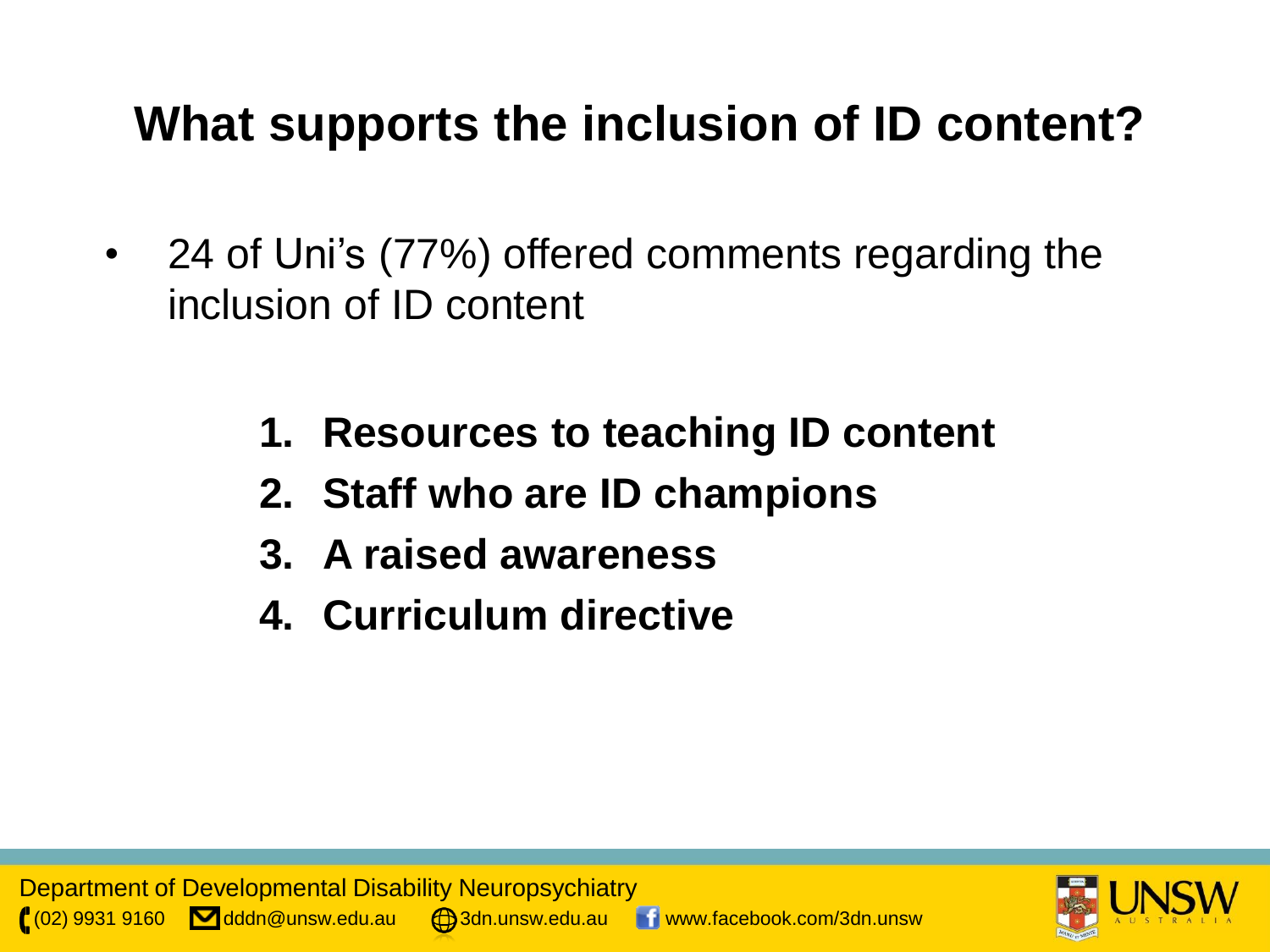### **Where to next?**

- Nursing curriculum project
	- Further analyses
	- National Nursing ID Network
	- Toolkit
- Public consult of National Competency Standards for the Registered Nurse (NMBA)
- Further capacity building at 3DN
	- The Guide
	- Online training and education
	- Core competencies

### • PANDDA